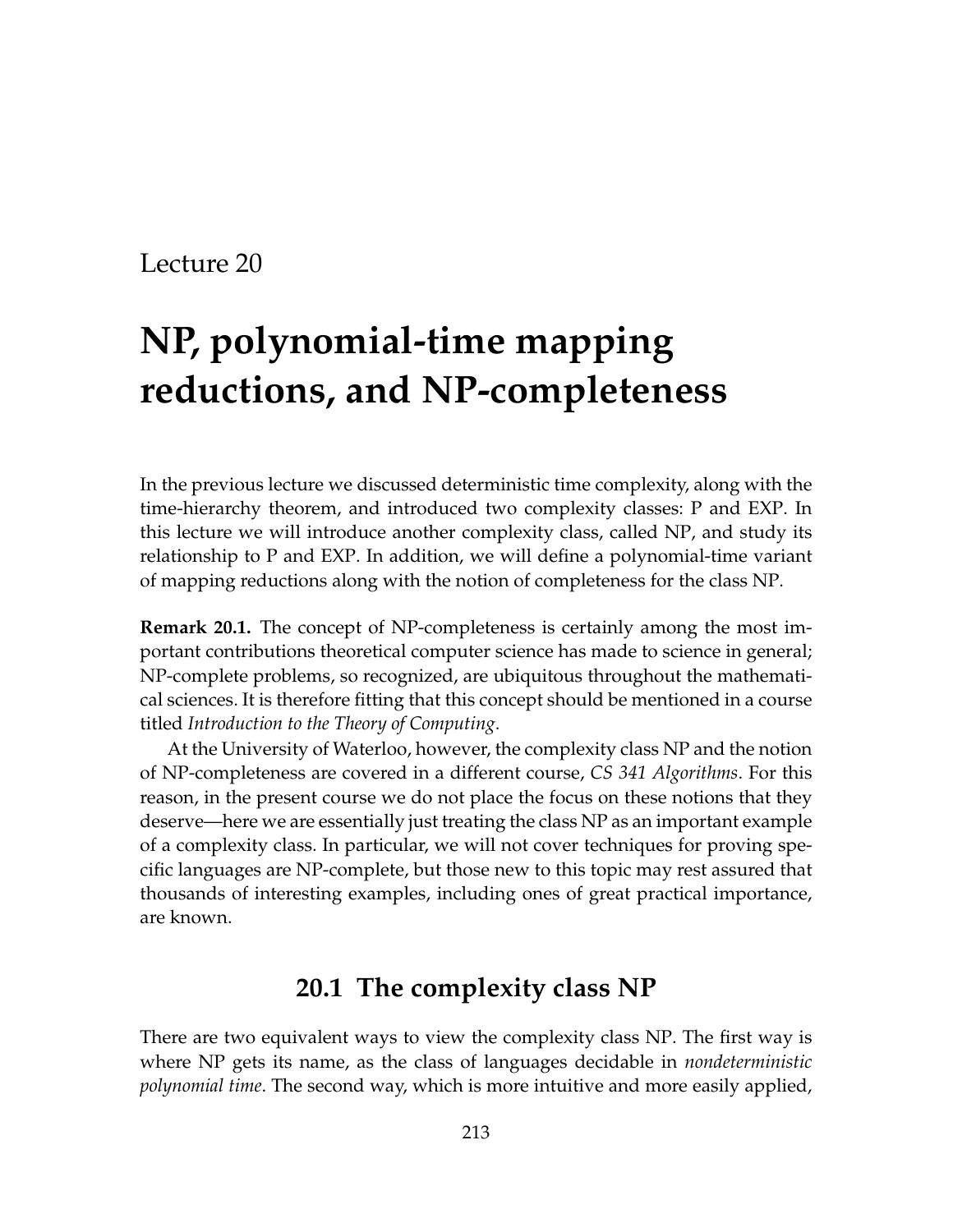is as the class of languages that are *verifiable in polynomial time*, given a polynomiallength *certificate* for the membership of any string in the language in question.

#### **NP as polynomial-time nondeterministic computations**

As suggested above, we may define the class NP as its name suggests, as *nondeterministic polynomial time*.

To begin, let us first be precise about what is meant by the running time of a nondeterministic Turing machine.

**Definition 20.2.** Let *N* be an NTM having input alphabet Σ. For each input string  $w \in \Sigma^*$ , let  $T(w)$  be the *maximum* number of steps (possibly infinite) for which *N* runs on input *w*, over all possible nondeterministic computation paths. The *running time* of *N* is the function  $t : \mathbb{N} \to \mathbb{N} \cup \{\infty\}$  defined as

$$
t(n) = \max\{T(w) : w \in \Sigma^*, \ |w| = n\}
$$
 (20.1)

for every  $n \in \mathbb{N}$ . In words,  $t(n)$  is the maximum number of steps required for N to halt, over all input strings of length *n* and over all nondeterministic choices of *N*.

As in the previous lecture, we shall restrict our attention to NTMs having finite running times for all input lengths.

Let us recall explicitly from Lecture [18](#page--1-0) how decidability is is characterized by nondeterministic Turing machines: an NTM *N* decides a language *A* if *A* = L(*N*) and *N* has a finite computation tree for every input string. Thus, if *N* is an NTM having running time *t* and *w* is an input string to *N*, the computation tree of *N* on input *w* always has depth bounded by *t*(|*w*|). It is an *accepting* computation if there exists at least one accepting configuration in the computation tree, and otherwise, if there are no accepting configurations at all in the tree, it is a *rejecting* computation.

We may now define  $NTIME(f)$ , for every function  $f : \mathbb{N} \to \mathbb{N}$ , to be the complexity class of all languages that are decided by a nondeterministic Turing machine running in time  $O(f(n))$ . Having defined NTIME(*f*) in this way, we define NP as we did for P:

<span id="page-1-0"></span>
$$
NP = \bigcup_{k \ge 1} NTIME(n^k). \tag{20.2}
$$

#### **NP as certificate verification**

The second way to view NP is as the class of languages that are verifiable in polynomial time, given polynomial-length certificates for membership. We shall state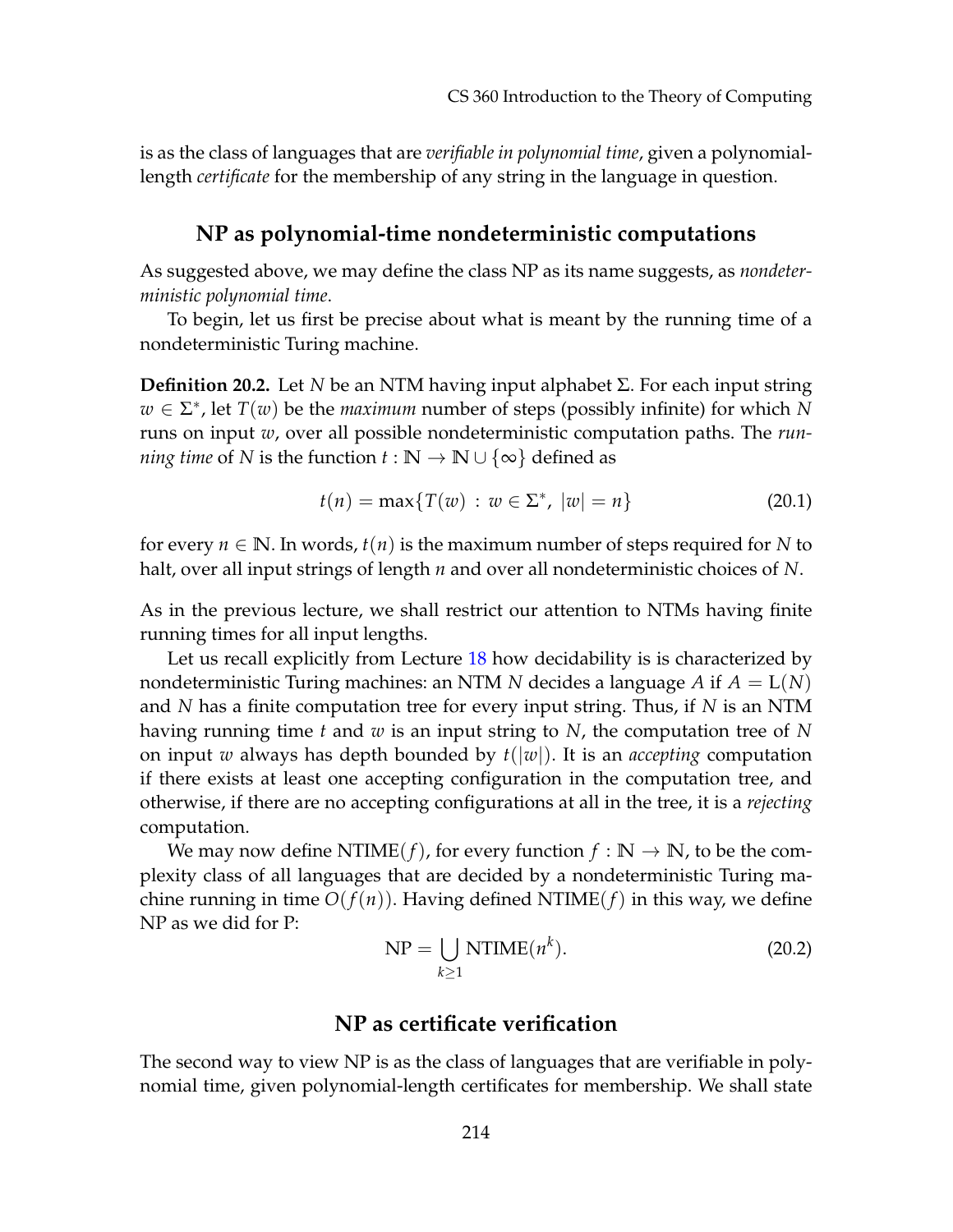a theorem that equates this notion to membership in the complexity class NP, as defined by  $(20.2)$ .

Before we state the theorem, however, let us introduce some simplifying terminology. Hereafter, a function of the form  $p : \mathbb{N} \to \mathbb{N}$  is a *polynomially bounded function* if it is time constructible and satisfies  $p(n) = O(n^k)$  for some positive integer *k*.

<span id="page-2-1"></span>**Theorem 20.3.** Let  $\Sigma$  be an alphabet and let  $A \subseteq \Sigma^*$  be a language. The language A *is contained in* NP *if and only if there exists a polynomially bounded function p and a language*  $B \in P$  *such that* 

<span id="page-2-0"></span>
$$
A = \left\{ x \in \Sigma^* : \exists y \in \{0,1\}^* \text{ such that } |y| \le p(|x|) \text{ and } \langle x, y \rangle \in B \right\}.
$$
 (20.3)

An interpretation of this theorem is that the string *y* plays the role of a *certificate* or *proof* that a string *x* is contained *A*, while the language *B* represents an efficient *verification procedure* that checks the validity of this proof of membership for *x*. The terms *witness* is another alternative name to certificate.

The basic idea behind the proof of two implications needed to imply the theorem, which we shall not cover in detail, are as follows.

- 1. Given a language *A* characterized by the equation [\(20.3\)](#page-2-0) in the theorem statement, one may conclude that  $A \in NP$  by defining a polynomial-time NTM N so that it first nondeterministically guesses a binary string *y* having length at most  $p(|x|)$  and then decides membership of the string  $\langle x, y \rangle$  in *B*.
- 2. If  $A \in NP$ , so that we have a polynomial-time NTM N that decides A, we may encode each nondeterministic computation path of *N* on any input *x* by some binary string *y* having length at most  $p(|x|)$ , for some polynomially bounded function *p*. We then define *B* to be the language of strings  $\langle x, y \rangle$  for which *y* encodes an accepting computation path of *N* on input *x*, which can be decided in polynomial time.

#### **Relationships among P, NP, and EXP**

Let us now observe the following inclusions:

$$
P \subseteq NP \subseteq EXP. \tag{20.4}
$$

The first of these inclusions,  $P \subseteq NP$ , is straightforward. Every DTM is equivalent to an NTM that never has multiple nondeterministic options, so

$$
DTIME(f) \subseteq NTIME(f) \tag{20.5}
$$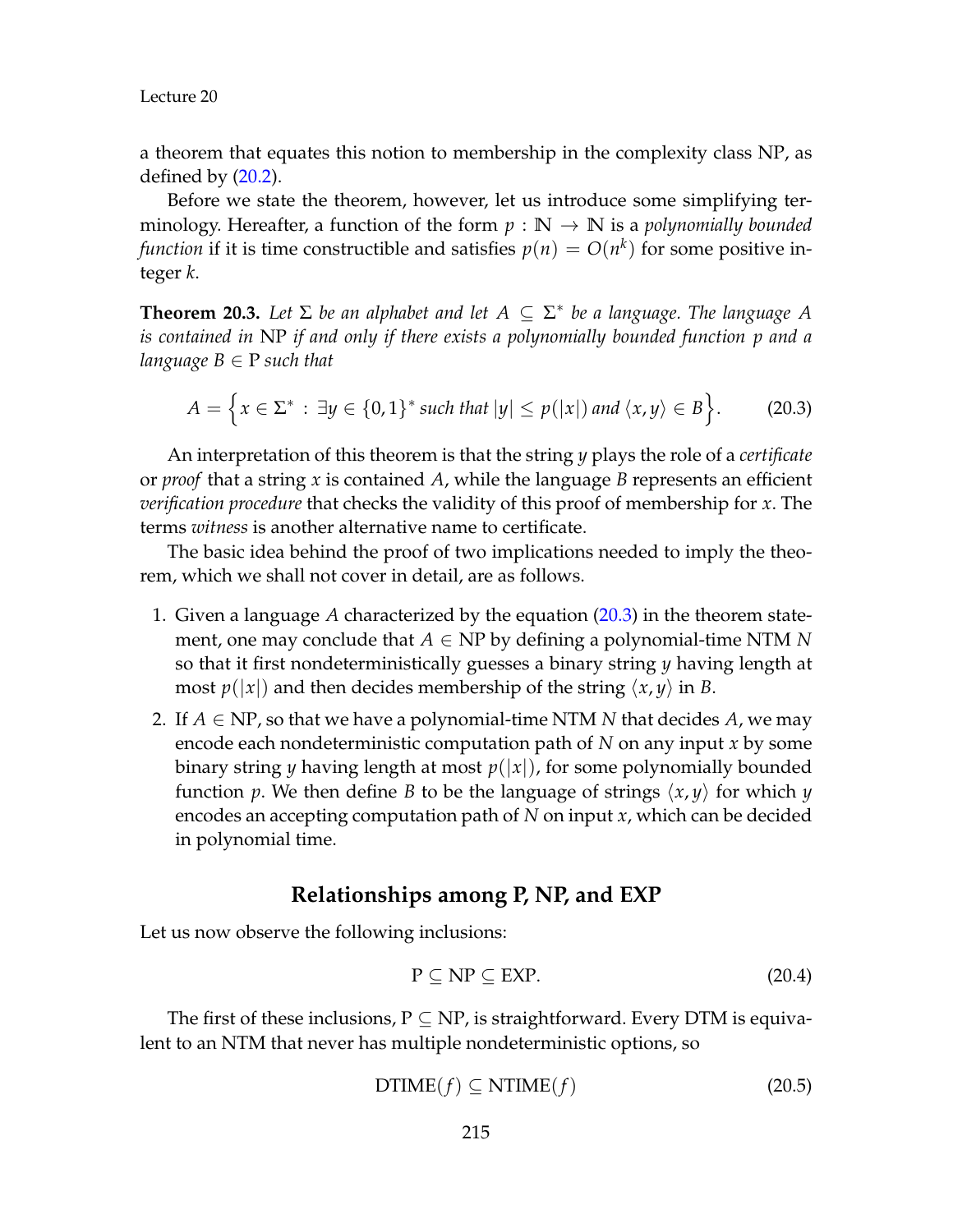The DTM *M* operates as follows on input  $x \in \Sigma^*$ :

- 1. Set  $y \leftarrow \varepsilon$ .
- 2. If  $\langle x, y \rangle \in B$ , then accept.
- 3. Increment *y* with respect to the lexicographic ordering of the binary alphabet.
- <span id="page-3-0"></span>4. If  $|y| > p(|x|)$  then reject, else goto step 2.

Figure 20.1: A DTM *M* that decides a given NP-language in exponential time.

for all functions  $f : \mathbb{N} \to \mathbb{N}$ . This implies that

$$
DTIME(n^k) \subseteq NTIME(n^k)
$$
\n(20.6)

for all  $k \geq 1$ , and therefore  $P \subseteq NP$ .

Alternatively, with respect to the characterization of NP given by Theorem [20.3,](#page-2-1) suppose  $A \subseteq \Sigma^*$  is a language over an alphabet  $\Sigma$ , and assume  $A \in P$ . We may then define a language *B* as follows:

$$
B = \{ \langle x, \varepsilon \rangle : x \in A \}. \tag{20.7}
$$

It is evident that  $B \in \mathbb{P}$ ; as A in polynomial time, we can easily decide B in polynomial time as well. For any choice whatsoever of a polynomially bounded function *p* it is the case that [\(20.3\)](#page-2-0) holds, and therefore  $A \in NP$ .

Now let us observe that  $NP \subseteq EXP$ . Suppose  $A \subseteq \Sigma^*$  is language over an alphabet  $\Sigma$ , and assume  $A \in NP$ . By Theorem [20.3,](#page-2-1) there exists a polynomially bounded function *p* and a language  $B \in P$  such that [\(20.3\)](#page-2-0) holds. Define a DTM *M* as described in Figure [20.1.](#page-3-0) It is evident that *M* decides *A*, as it simply searches over the set of all binary strings *y* with  $|y| \leq p(|x|)$  to find if there exists one such that  $\langle x, y \rangle \in B$ .

It remains to consider the running time of *M*. Let us first consider step 2, in which *M* tests whether  $\langle x, y \rangle \in B$  for an input string  $x \in \Sigma^*$  and a binary string *y* satisfying  $|y| \leq p(|x|)$ . This test takes a number of steps that is polynomial in |*x*|, and the reason why is as follows. First, we have  $|y| \leq p(|x|)$ , and therefore the length of the string  $\langle x, y \rangle$  is polynomially bounded (in the length of *x*). Now, because  $B \in P$ , we have that membership in *B* can be tested in polynomial time. Because the input in this case is  $\langle x, y \rangle$ , this means that the time required to test membership in *B* is polynomial in  $|\langle x, y \rangle|$ . However, because the composition of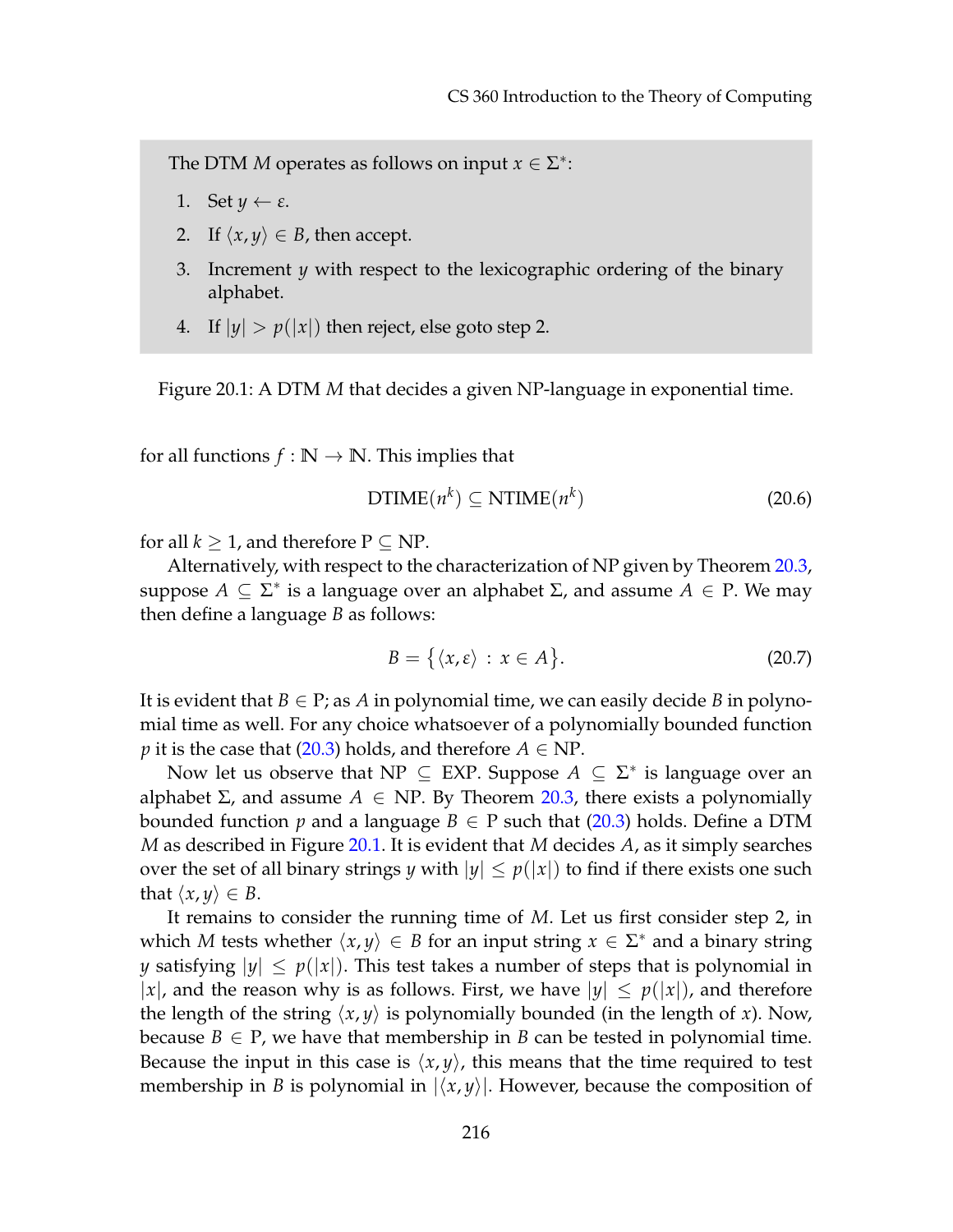two polynomially bounded functions is another polynomially bounded function, we find that the time required to test whether  $\langle x, y \rangle \in B$  is polynomial in the length of *x*. Step 3 can also be performed in time polynomial in the length of *x*, as can the test  $|y| > p(|x|)$  in step 4.

Finally, again using the assumption that *f* is polynomially bounded, so that  $f(n) = O(n^k)$  for some positive integer *k*, we find that the total number of times the steps just considered are executed is at most

$$
2^{p(n)+1} - 1 = O\left(2^{n^{k+1}}\right).
$$
 (20.8)

Using the rather coarse upper-bound that every polynomially bounded function *g* satisfies  $g(n) = O(2^n)$ , we find that the entire computation of *M* runs in time

$$
O\left(2^{n^{k+2}}\right). \tag{20.9}
$$

We have established that *M* runs in exponential time, so  $A \in EXP$ .

Now we know that

$$
P \subseteq NP \subseteq EXP,\tag{20.10}
$$

and we also know that

$$
P \subsetneq EXP \tag{20.11}
$$

by the time-hierarchy theorem. Of course this means that one (or both) of the following proper containments must hold: (i)  $P \subseteq NP$ , or (ii)  $NP \subseteq EXP$ . Neither one has yet been proved, and a correct proof of either one would be a major breakthrough in complexity theory. Indeed, determining whether or not  $P = NP$  is viewed by many as being among the greatest unsolved mathematical challenges of our time.

# **20.2 Polynomial-time reductions and NP-completeness**

We discussed reductions in Lecture [17](#page--1-0) and used them to prove that certain languages are undecidable or non-semidecidable. *Polynomial-time reductions* are defined similarly, except that we add the condition that the reductions themselves must be given by polynomial-time computable functions.

**Definition 20.4.** Let  $\Sigma$  and  $\Gamma$  be alphabets and let  $A \subseteq \Sigma^*$  and  $B \subseteq \Gamma^*$  be languages. It is said that *A polynomial-time reduces* to *B* if there exists a polynomial-time computable function  $f : \Sigma^* \to \Gamma^*$  such that

$$
w \in A \Leftrightarrow f(w) \in B \tag{20.12}
$$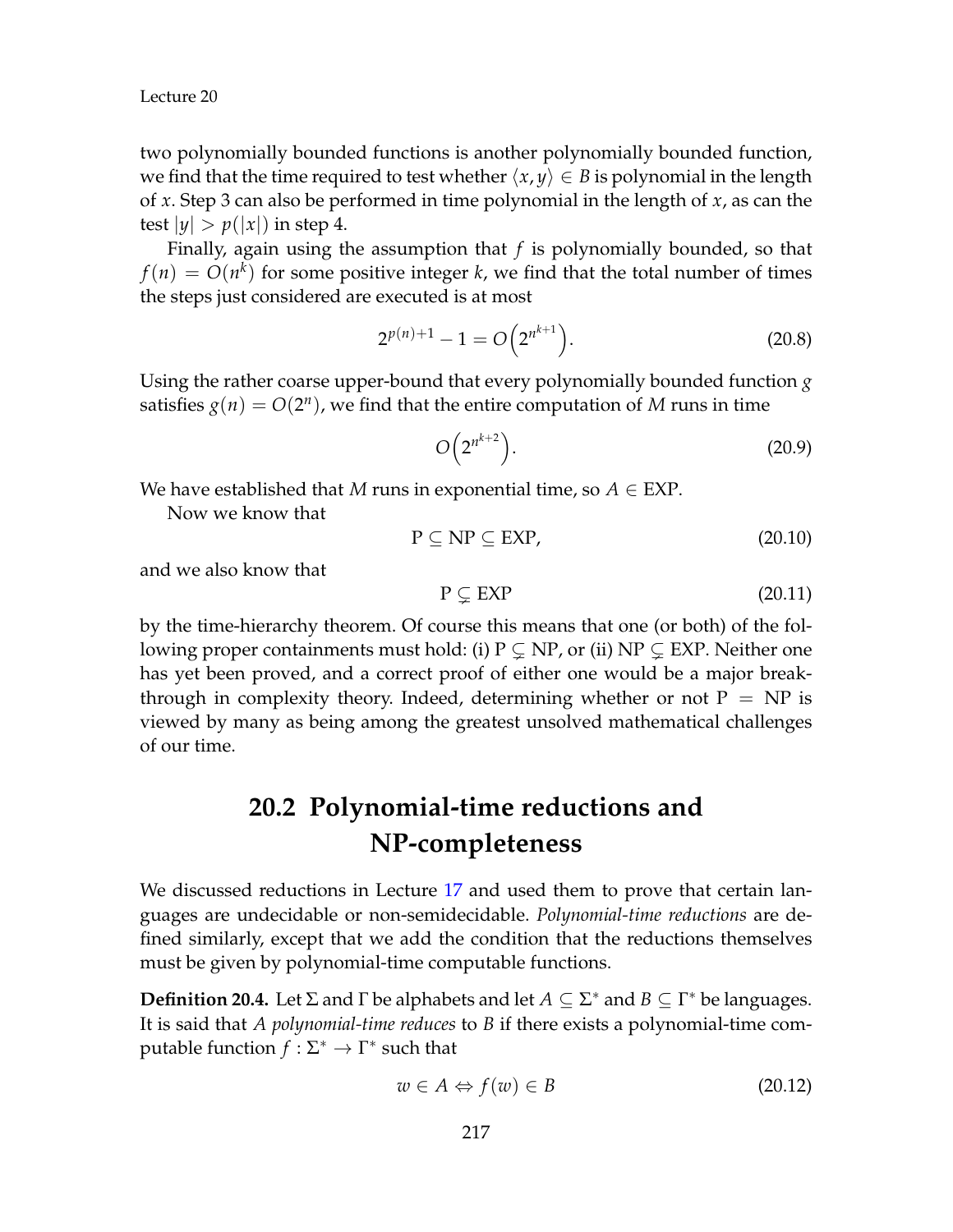for all  $w \in \Gamma^*$ . One writes

$$
A \leq^p_m B \tag{20.13}
$$

to indicate that *A* polynomial-time reduces to *B*, and any function *f* that establishes that this is so may be called a *polynomial-time reduction* from *A* to *B*.

Polynomial-time reductions of this form are sometimes called *polynomial-time mapping reductions* (and also *polynomial-time many-to-one reductions*) to differentiate them from other types of reductions that we will not consider—but we will stick with the term *polynomial-time reductions* for simplicity. They are also sometimes called *Karp reductions*, named after Richard Karp, one of the pioneers of the theory of NP-completeness.

With the definition of polynomial-time reductions in hand, we can now define NP-completeness.

**Definition 20.5.** Let  $\Sigma$  be an alphabet and let  $B \subseteq \Sigma^*$  be a language.

- 1. It is said that *B* is NP-hard if  $A \leq^p_m B$  for every language  $A \in \text{NP}$ .
- 2. It is said that *B* is NP-complete if *B* is NP-hard and  $B \in NP$ .

The idea behind this definition is that the NP-complete languages represent the hardest languages to decide in NP; *every* language in NP can be polynomial-time reduced to an NP-complete language, so if we view the difficulty of performing a polynomial-time reduction as being negligible, the ability to decide any one NPcomplete language would give us a key to unlocking the computational difficulty of the class NP in its entirety. Figure [20.2](#page-6-0) illustrates the relationship among the classes P and NP, and the NP-hard and NP-complete languages, under the assumption that  $P \neq NP$ .

Here are some basic facts concerning polynomial-time reductions and NP. For all of these facts, it is to be assumed that *A*, *B*, and *C* are languages over arbitrary alphabets.

- 1. If  $A \leq^p_m B$  and  $B \leq^p_m C$ , then  $A \leq^p_m C$ .
- 2. If  $A \leq^p_m B$  and  $B \in \mathcal{P}$ , then  $A \in \mathcal{P}$ .
- 3. If  $A \leq^p_m B$  and  $B \in \text{NP}$ , then  $A \in \text{NP}$ .
- 4. If *A* is NP-hard and  $A \leq^p_m B$ , then *B* is NP-hard.
- 5. If *A* is NP-complete,  $B \in \text{NP}$ , and  $A \leq^p_m B$ , then *B* is NP-complete.
- 6. If *A* is NP-hard and  $A \in P$ , then  $P = NP$ .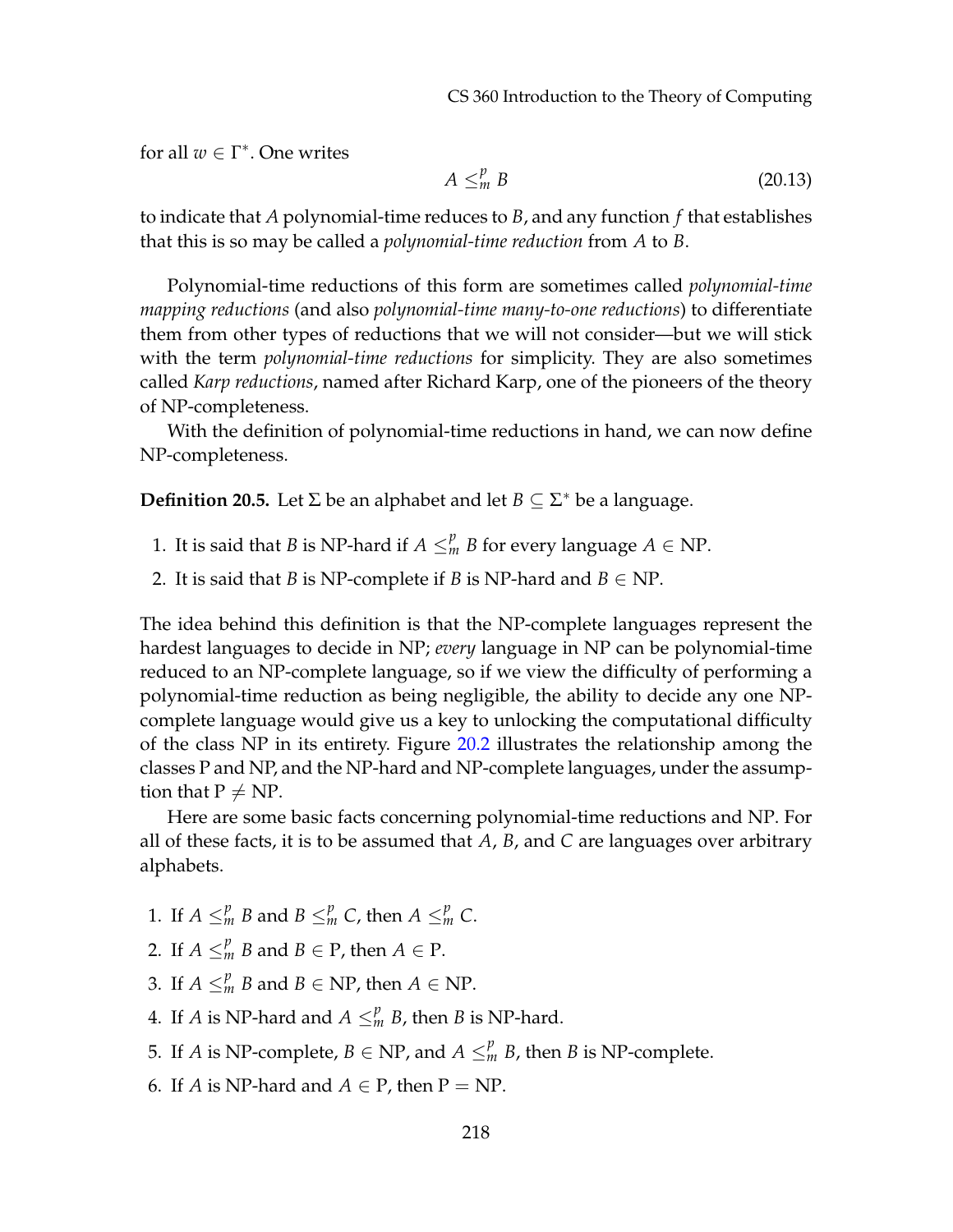

<span id="page-6-0"></span>Figure 20.2: The relationship among the classes P and NP, and the NP-hard and NP-complete languages. The figure assumes  $P \neq NP$ .

We typically use statement 5 when we wish to prove that a certain language *B* is NP-complete: we first prove that  $B \in NP$  (which is often easy) and then look for a known NP-complete language *A* for which we can prove  $A \leq^p_m B$ .

The proofs of the statements listed above are all fairly straightforward, and you might try proving them for yourself if you are interested. Let us pick just one of the statements and prove it.

<span id="page-6-1"></span>**Proposition 20.6.** Let  $A \subseteq \Sigma^*$  and  $B \subseteq \Gamma^*$  be languages, for alphabets  $\Sigma$  and  $\Gamma$ , and *assume*  $A \leq_m^p B$  and  $B \in NP$ . It is the case that  $A \in NP$ .

*Proof.* Let us begin by gathering some details concerning the assumptions of the proposition.

First, because  $A \leq^p_m B$ , we know that there exists a polynomial-time computable function  $f : \Sigma^* \to \Gamma^*$  such that

$$
x \in A \iff f(x) \in B \tag{20.14}
$$

for all  $x \in \Sigma^*$ . Because *f* is polynomial-time computable, there must exist a polynomially bounded function  $p$  such that  $|f(x)| \leq p(|x|)$  for all  $x \in \Sigma^*$ .

Second, by the assumption that  $B \in NP$ , there exists a polynomially bounded function *q* and a language  $C \in P$  for which

$$
B = \Big\{ x \in \Gamma^* : \exists y \in \{0,1\}^* \text{ such that } |y| \le q(|x|) \text{ and } \langle x, y \rangle \in C \Big\}.
$$
 (20.15)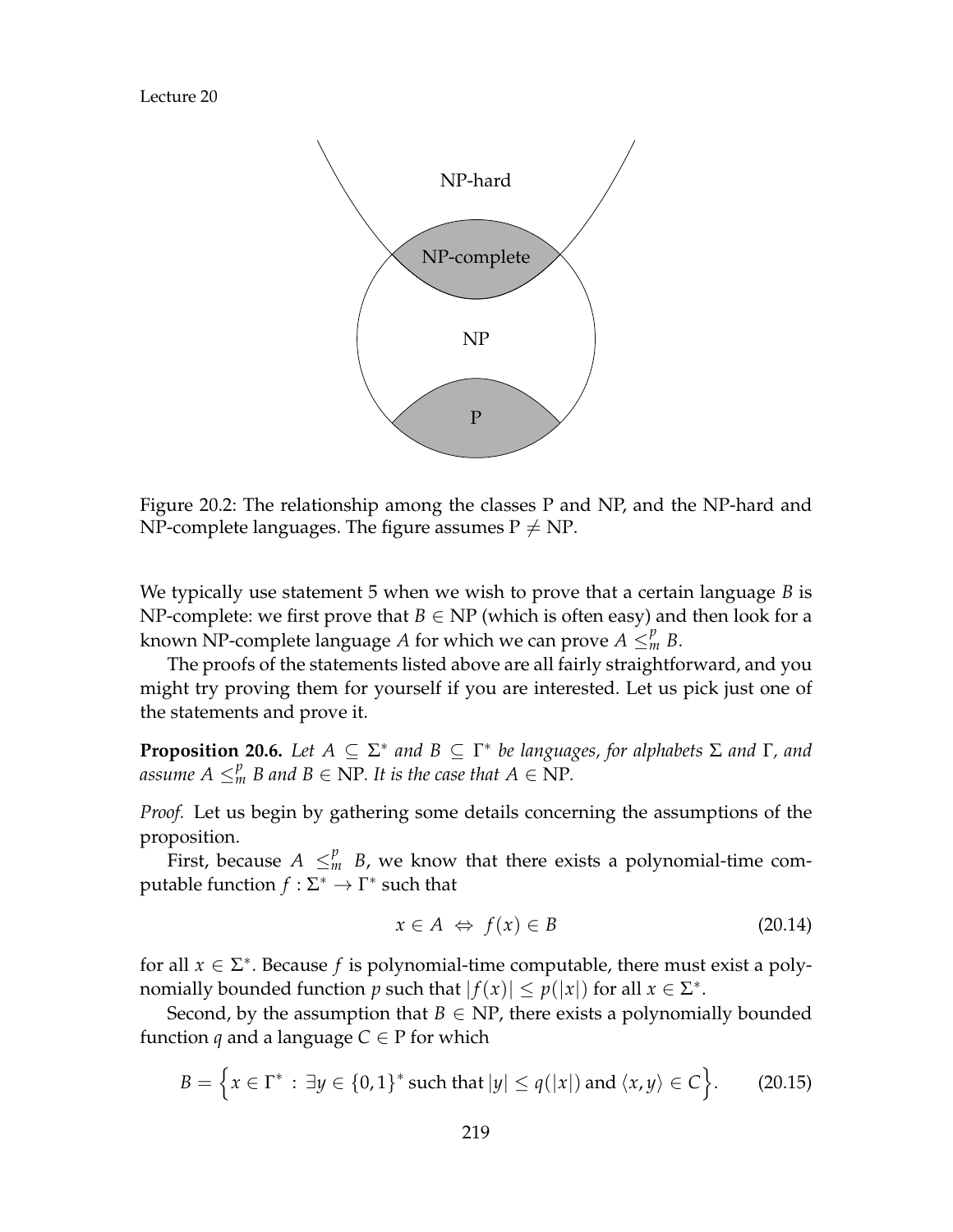The DTM *M* operates as follows on input  $w \in \Sigma^*$ :

- 1. If *w* does not take the form  $w = xx$  for some string  $x \in \Sigma^*$ , then reject.
- 2. Accept if  $x \in A$ , otherwise reject.

<span id="page-7-1"></span>Figure 20.3: The DTM *M* from the proof of Corollary [20.7.](#page-7-0)

Now, define a new language

$$
D = \{ \langle x, y \rangle : \langle f(x), y \rangle \in C \}. \tag{20.16}
$$

It is evident that  $D \in P$  because one may simply compute  $\langle f(x), y \rangle$  from  $\langle x, y \rangle$ in polynomial time (given that *f* is polynomial-time computable), and then test if  $\langle f(x), y \rangle \in C$ , which requires polynomial time because  $C \in P$ .

Finally, observe that

$$
A = \left\{ x \in \Sigma^* : \exists y \in \{0, 1\}^* \text{ such that } |y| \le q(p(|x|)) \text{ and } \langle x, y \rangle \in D \right\}.
$$
 (20.17)

As the composition  $q \circ p$  is a polynomially bounded function and  $D \in P$ , it follows that  $A \in \mathbb{N}$ P.  $\Box$ 

Let us conclude the lecture with the following corollary, which is meant to be a fun application of the previous proposition along with the time-hierarchy theorem.

#### <span id="page-7-0"></span>**Corollary 20.7.**  $NP \neq DTIME(2^n)$ *.*

*Proof.* Assume toward contradiction that  $NP = DTIME(2^n)$ . Let  $\Sigma$  be any alphabet, let  $A \subseteq \Sigma^*$  be an arbitrarily chosen language in  $DTIME(4^n)$ , and define

$$
B = \{xx : x \in A\}.
$$

First we observe that  $B \in \text{DTIME}(2^n)$ . In particular, the DTM *M* described in Figure [20.3](#page-7-1) decides *B* in time  $O(2^n)$ . The reason why *M* runs in time  $O(2^n)$ is as follows: the first step can easily be performed in polynomial time, and the second step requires  $O(4^{n/2}) = O(2^n)$  steps, as *A* can be decided in time  $O(4^m)$ on inputs of length *m*, and here we are deciding membership in *A* on a string of length  $m = n/2$ . The running time of M is therefore  $O(2^n)$ . As we have assumed that  $NP = DTIME(2^n)$ , it follows that  $B \in NP$ .

Now define a function  $f : \Sigma^* \to \Sigma^*$  as

$$
f(x) = xx
$$